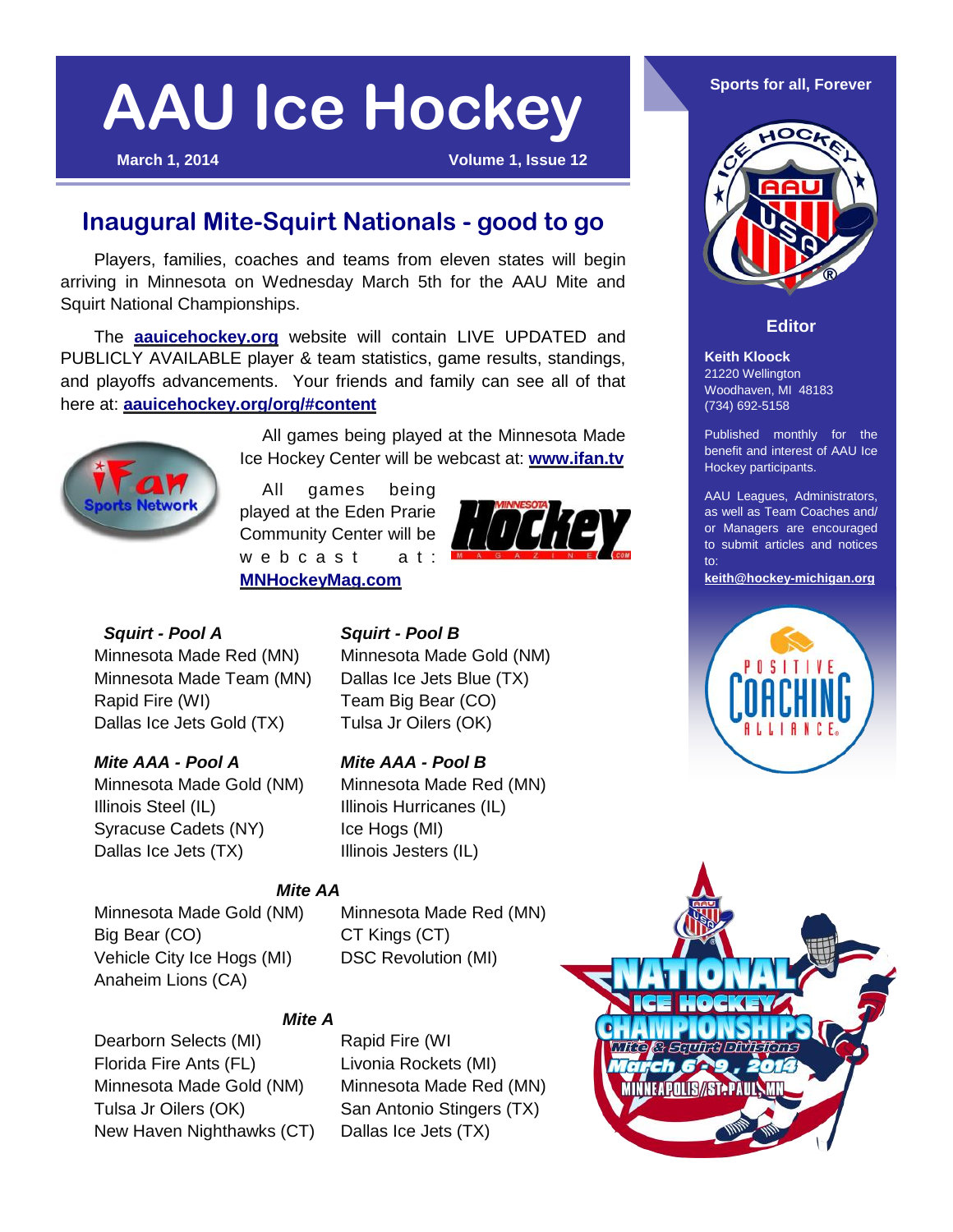**March 1, 2014 Volume 1, Issue 12**

### **AAU presents MIKE HARTMAN and PAUL LUBANSKI**

On March 6th at the AAU MITE and SQUIRT CHAMPIONSHIPS and the "*25th annual Lets Play Hockey Consumer EXPO*" – at the RiverCentre in ST. PAUL, Minnesota.

**9:00 am – 10:15 am - Hartman: "A Roadmap To Becoming Your Personal Best"**

**10:20 am – 11:30 am - Lubanski: "How To Improve Your Team Organically-Immediately"** **[betterlifetrainingacademy.website](http://betterlifetrainingacademy.websitetoolbox.com/) [toolbox.com/](http://betterlifetrainingacademy.websitetoolbox.com/)**

**AAU Hockey Forum**

webcast at: **[MNHockeyMag.com](http://minnesotahockeymag.com/video/minnesota-hockey-magazine-live-streaming/)**

Orlando, FL - February 23, 2014 - National Hockey League veteran Mike Hartman - AAU National Hockey Development Director and Paul Lubanski - AAU Michigan Coaching Director, will address coaches and attendees at the AAU Mite/Squirt national championships Thursday morning, March 6th in St. Paul, MN.

Both will speak on March 6th at the **St. Paul RiverCentre - meeting room #5 (175 West Kellogg Blvd., St. Paul, MN. 55102)**. The meeting room is in the same venue for the concurrently running "25th Annual Lets Play Hockey Expo" the world's largest consumer hockey trade show. The Xcel Energy Center, home to the Minnesota boy's state high school tournament and the Minnesota Wild is directly connected to the St. Paul RiverCentre.

Hartman, who won a Stanley Cup as a member of the New York Rangers - will speak at 9:00 am and outline his personal "against-all-odds" story of perseverance, commitment and success.

His unique message is tailored for those with aspirations of high achievement. For example, he touches upon often overlooked yet critical steps on the road to success such as: finding INTERPERSONAL HARMONY, evaluating your LIFE INTELLIGENCE and SELF WORTH and how to break way from your COMFORT ZONE via daily RITUALS.

Lubanski, lauded author, youth hockey expert, professional skills instructor and highly regarded motivational speaker, will follow Mike at 10:20 am. Paul said recently that his primary topic and goal will be "to offer up as many powerful ideas as time permits that will allow for the average youth volunteer coach - if adopted - to improve his/her club organically - and immediately."

Both Hartman and Lubanski will leave time for an interactive Q & A session. Also, each will be available for one-on-one or small group discussions post their respective appearances.

Mike Hartman is the founder of **[www.betterlifetraining.com](http://www.betterlifetraining.com)** and is a Certified Axiological Practitioner, Life Success Coach and a member of the National Academy of Sports Medicine. Mike also wrote "*100 Ways To Become Your Personal Best*."

Paul Lubanski's company - Wilderness Xtreme Sports - invents bold new takes on existing sporting competition. He is also affiliated with Hartman's company - BetterLifeTraining.com.

The AAU Hockey program welcomes everyone and there is no admittance fee. The Seminar's will also be broadcast on the web at **[www.aauicehockey.org](http://www.aauicehockey.org)** Contact AAU National Hockey Chair, Keith Noll at **[keithn@aausports.org](mailto:keithn@aausports.org)** for any questions.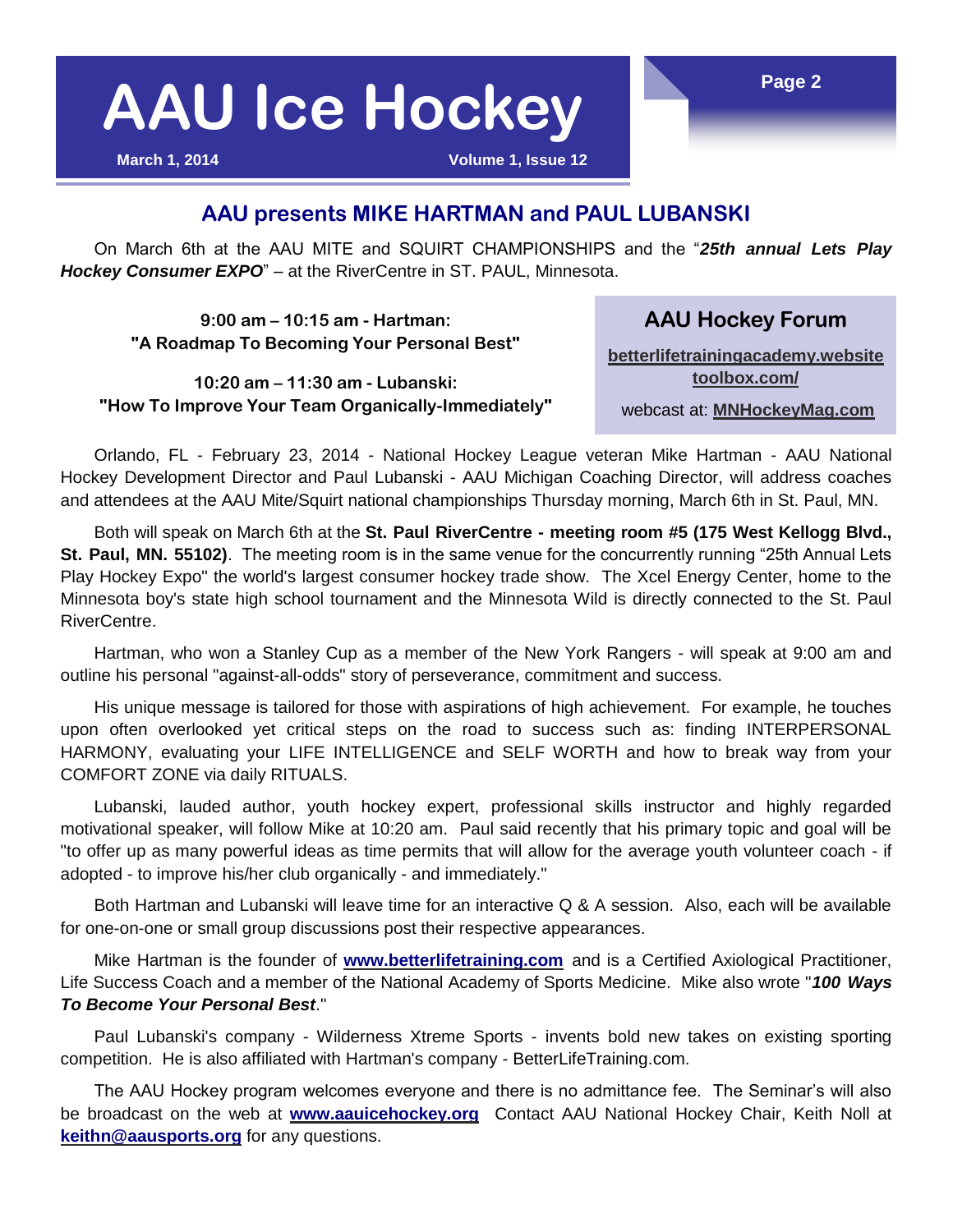**March 1, 2014 Volume 1, Issue 12**

### **United Hockey Union National Championships are returning to Las Vegas**

The United Hockey Union National Championships are returning to Las Vegas, Nevada, April 16-20, 2014, at the Las Vegas Ice Center.

The second annual event will feature the top two teams from the three leagues that make-up the United Hockey Union; the Midwest Junior Hockey League, Northern States Hockey League and Western States Hockey League. The six teams will do battle in the championship bracket for the chance to be crowned National Champion, while four all-star teams made up of players who's team didn't make the championship bracket (one each from the MWJHL and NSHL and two from the WSHL), will compete for the "Best of the Rest" championship.

The championship bracket will consist of two, threeteam divisions, with each team playing a three-game round robin against the opposite division, before the top four teams advance to Saturday's semi-final games and the winners playing in Sunday's championship game.



The "Best of the Rest" bracket will consist of a three-game round-robin, followed by the top two teams competing in Saturday's title game.

Once again, the Stratosphere Hotel and Casino is the official host hotel of the UHU National Championships and is offering an unbeatable room rate of just \$32 per night from Tuesday through Thursday (April 15-17) and \$75 on Friday and Saturday (April 18 and 19), plus an \$11 per day resort fee. When booking your room at the Stratosphere, please call (800) 998-6937 and use the code C-AAUH4 to receive the special rate that has been set up. The code is only good by phone and cannot be used online.

With the distance between the Stratosphere and Las Vegas Ice Center being over 15 miles, those that travel by air into McCarron International Airport usually choose to rent a car, instead of paying the expensive taxi cab fares each day. For that reason, the United Hockey Union has set-up a great deal with Budget Renta-Car that will save families and fans plenty of money. Just use the code R318400 when reserving your car online through www.budgetlasvegas.com or via phone at (800) 922-2899. The code will provide you with the best rate at the time of booking or the UHU standard rate if the rates at the time are higher (which happens as we move closer to the event.) For your convenience, Budget also operates a rental location within the Stratosphere Hotel and Casino, making pick-up and drop-off even easier.

Game tickets will be sold at the door of the Las Vegas Ice Center and a UHU Premiere Pass, which is good for admittance to all five days of the event, costs just \$50, while a single-game ticket is \$15.

The time slots for the games will be made available in the coming weeks and the teams participating will not be known until after the conclusion of each league's post-season.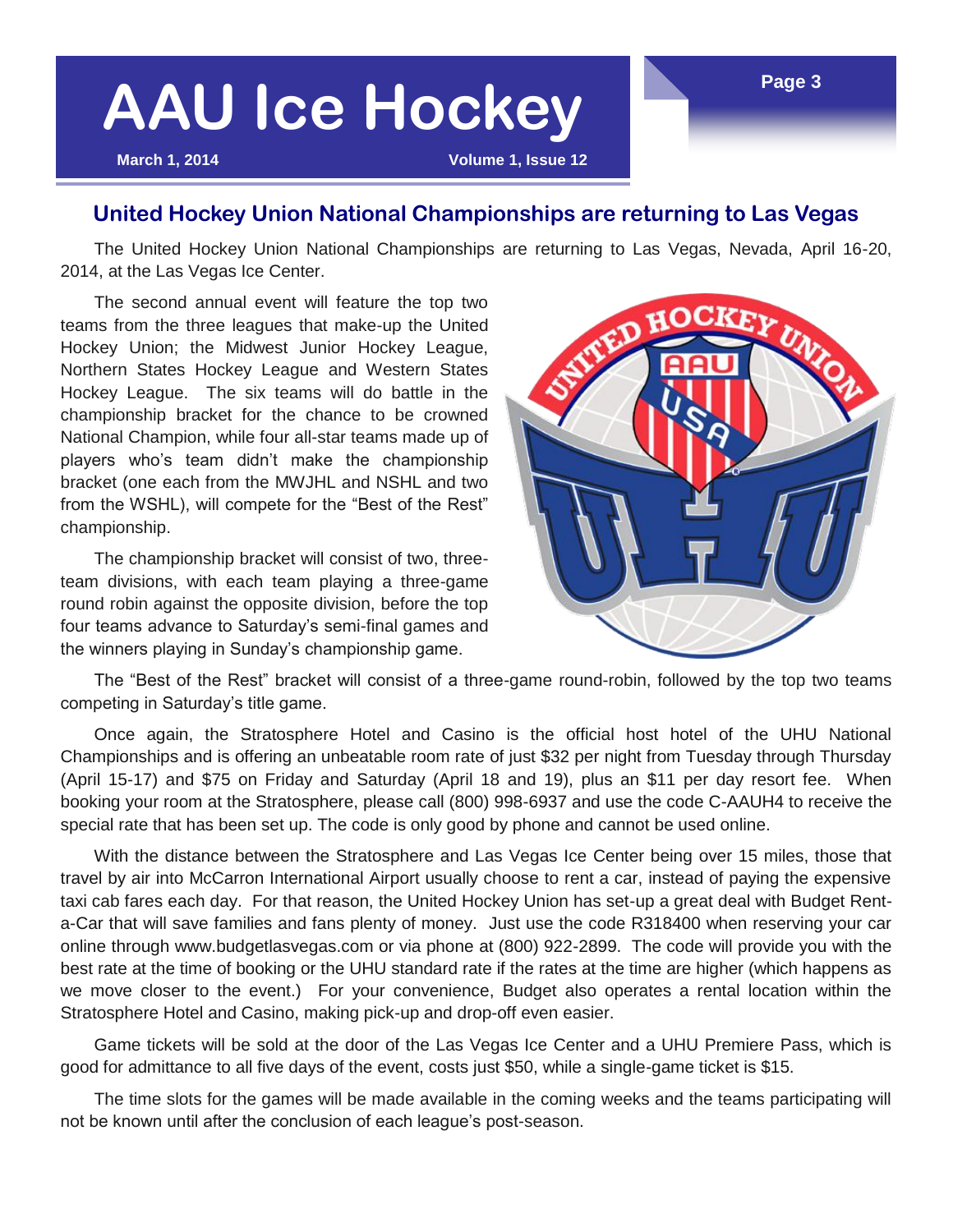**March 1, 2014 Volume 1, Issue 12**

### **MWJHL Player Movements**

Indiana Tech University may end up being called the Berkley Bruins v 2.0.

On Wednesday, forward **Adam Jonak** committed to the ACHA Division I school located in Fort Wayne, Indiana, making him the third player to sign with Indiana Tech while playing for the Bruins.

Last month, forwards **Vaughn Clouston** (since traded to the Traverse City Hounds in a deal that ironically enough, brought Jonak to Berkley) and **Tim Muhsman** committed to play for the Warriors next season. Detroit Fighting Irish goaltender **John Slavik** has also committed to play for Indiana Tech.

The 18-year-old Jonak, who was the Midwest Junior Hockey League's Rookie of the Month for January, said he was looking for a school with a small campus and Indiana Tech fit that bill right away.

"I got in touch with coach (**Frank**) **DiCristofaro** and he came and watched me play," said Jonak, a native of the Czech Republic. "He offered me a spot on the team and we went from there. I visited the school Wednesday and it really impressed me. The whole city was just beautiful. As for the hockey program, I'm really excited to play under Coach DiCristofaro. I have heard a lot of great things about him. It really feels amazing to be a part of this team and I'm really excited for the season to start."

This season split between Traverse City and Berkley, Jonak has recorded 19 goals and 17 assists for 36 points in just 21 games, including 11 goals in eight games since being acquired by the Bruins on Jan. 24.

"I think both TC and Berkley had a fair share of me getting where I am now," Jonak said. "I think both teams helped me along the way. I really want to thank both teams and their coaches to giving me an opportunity playing on their teams and helping me to prepare for the next level.

"Before this season, I made a goal for myself to advance to college hockey after the season and as I signed with Indiana Tech on Wednesday, I already know I will have to push myself and work hard to earn playing time at college level. I have to work on the defensive part of my game, but I think by the time season starts, I will be ready to step into college hockey."



Moving away from home (Jonak has lived in Rochester, Mich., the past five years) will not be anything new for Jonak and he is actually embracing the upcoming adjustment to college life as a student-athlete. "I have lived away from home before and it doesn't bother me," said Jonak. "I feel it prepares me for life and makes me more responsible. I'm a full time student at Schoolcraft College right now, so I don't think that will be a problem. It will just be hard work and dedication towards my goal and how hard I push myself to be successful."

As for a choice of major at Indiana Tech, that was an easy decision for Jonak. "I'm looking into sport management," Jonak said. "Because if my playing career doesn't take me anywhere, I want to continue being around hockey."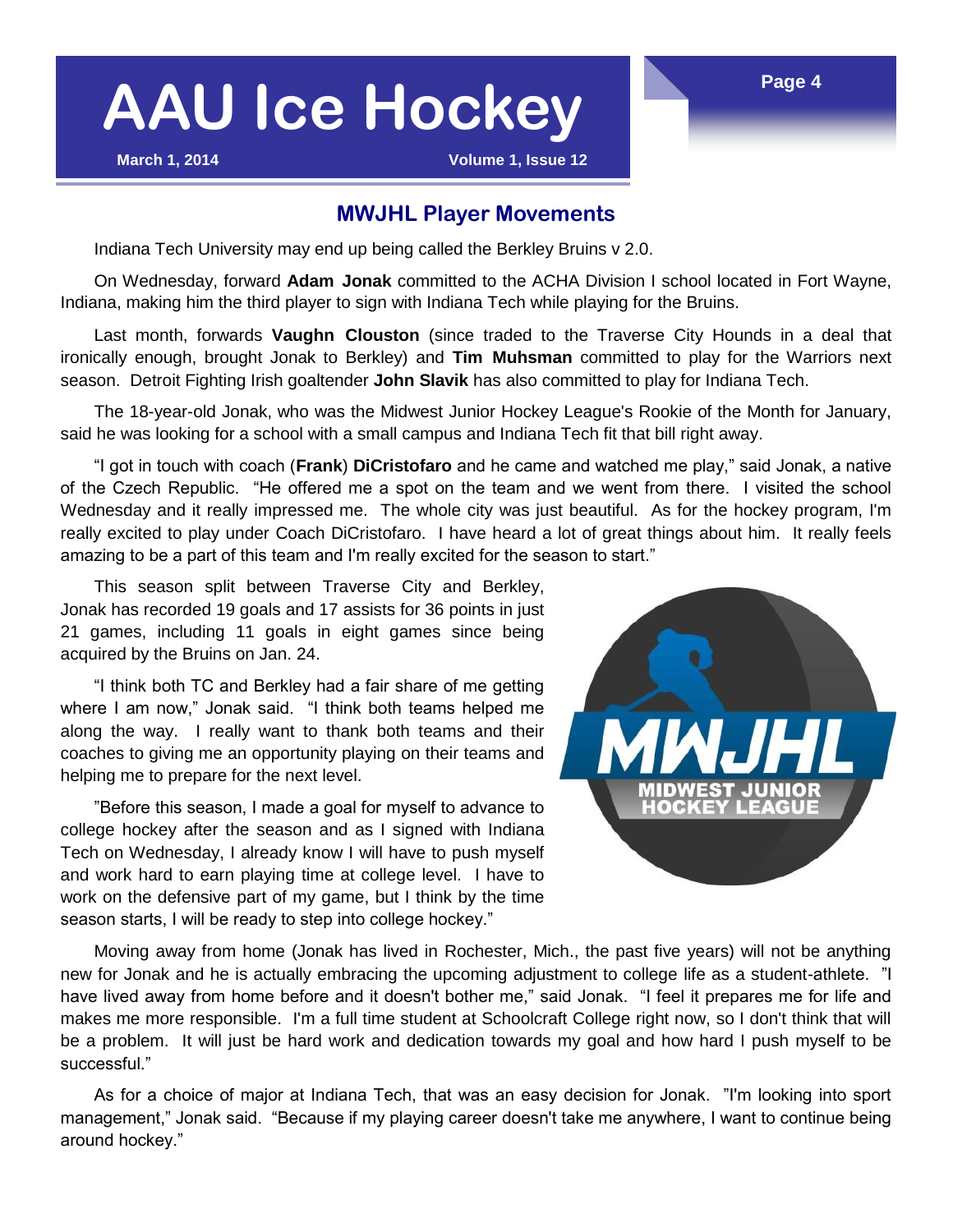**March 1, 2014 Volume 1, Issue 12**

### **Michigan State Championships**

The field is set and final preparations are being made for the Third Annual Michigan State Chamionships. Round robin play begins at the Farmington Hills arena on Friday March 14th with the Medal Round games on Sunday March 16th.

This year 14 Mite teams will be competing for 3 separate Championships.

*7U Open*

**Bloomfield Blades Livonia Rockets** Brighton Rebels Motor City Wolves 'A' Canton Crush **Plymouth Flyers** 

*7U Mite A*

Downriver Warriors **Trenton Trojans** Dearborn Cobras **Port Huron Northstars** 

*8U Mite B*

Livonia Grizzlies **Motor City Wolves 'B'** Dearborn Spitfires Wyandotte Vikings

### **Michigan National Guard - Family Fund**

This season Hockey Michigan has partnered with the *Michigan National Guard - Family Fund* in order to benefit the families of our troops.

The Family Fund mission is to provide Michigan National Guard Families who experience sudden & unexpected financial difficulties with temporary financial assistance.

Since 1991 the Michigan National Guard Family Fund has provided emergency relief and assistance to Michigan National Guard families. The Family Fund is a non-profit 501(c)3 intended to help with temporary emergency financial assistance.

ALL donations to the fund go directly to Michigan National Guard families in need.

> *Michigan National Guard Family Fund* State Family Programs Office 3423 N. Martin Luther King Blvd Lansing, MI 48906







**Page 5**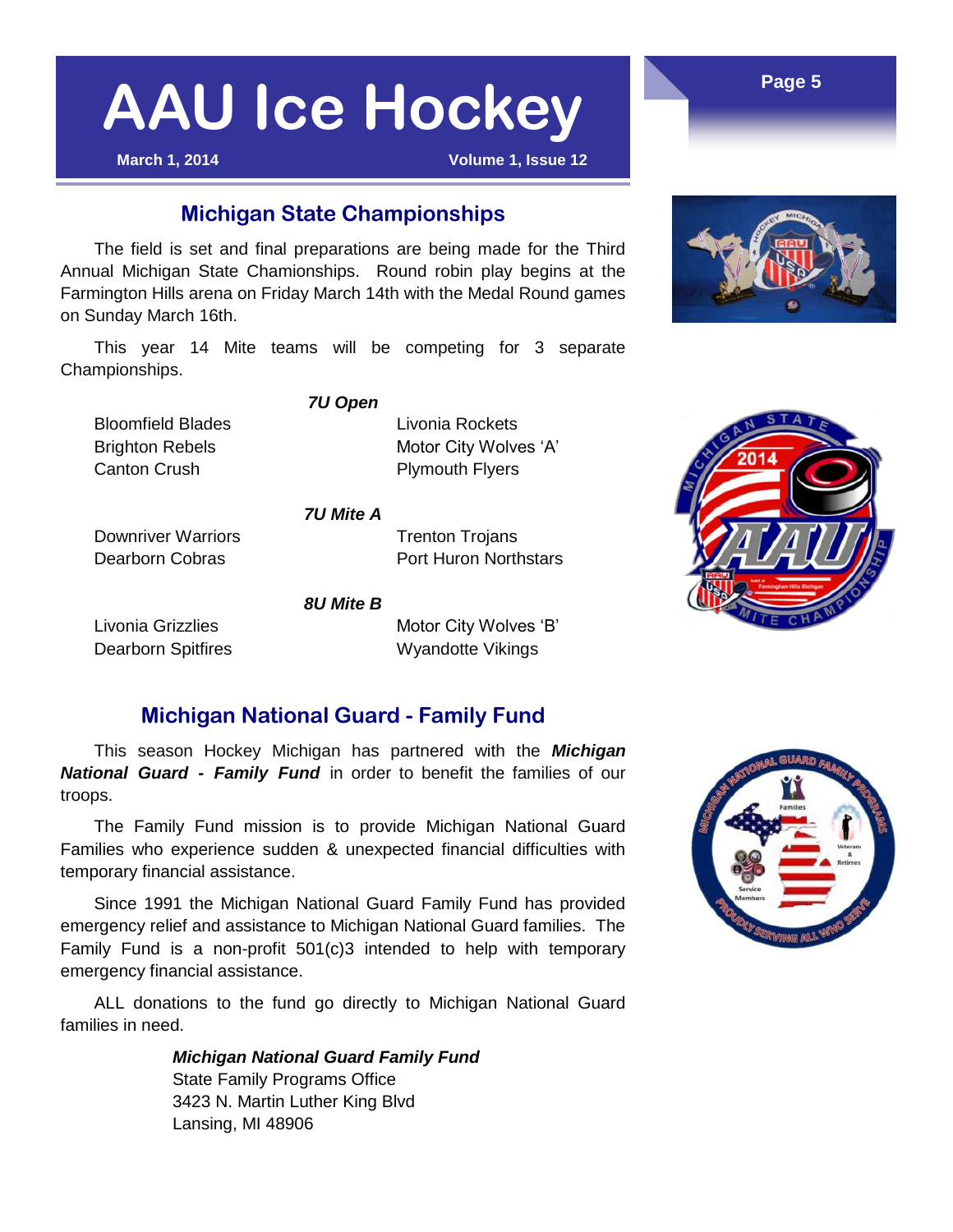**March 1, 2014 Volume 1, Issue 12**

### **Empire Hockey League (EHL) wish Good Luck to their own Anaheim Lions**

The Empire Hockey League wishes good luck and a fun trip to their Anaheim Lions.

The Anaheim Lions have had a very successful season going undefeated in regular season and winning two national qualifying tournaments. The Lions won the Thanksgiving Invitational in Riverside, CA as well as the Coyote Cup in Phoenix, AZ over Christmas.



The team came together as a mixed 2005-2006 birth year team and expected to be competitive this season. Their success comes from dedication both on and off the ice from players, coaches, and parents.

Going to the National Championship as a first year team

is an opportunity that the team has been looking forward to since the Thanksgiving tournament and the EHL is excited to have a team represent the league and the state of California.

### **Greeting from the Empire Hockey League (EHL)**

We are currently completing our first Mite Full Ice Hockey season and have experienced great success as a first year program. In our inaugural season we have two teams that have qualified for the 2014 Mite National Championship Tournament in Edina, Minnesota. Our league is the only nationally recognized league for AAU in the state of California and we are looking to expand the league for the 2014-2015 season.

We are proud to field a competitive Full Ice Mite Hockey league that participates as a member of AAU. We want to give 8U players the opportunity to play full ice hockey against players of the same age, size, and ability. Our goal is to create two divisions for the 2014-2015 season, Mite AA and Mite A. Furthermore, we are going to continue to offer Nationally Qualifying Tournaments as well as a league playoffs and championships for the upcoming season.

If you are interested in joining the EHL, or adding your team to the league for next season, please feel free to contact us with any questions you may have. Thank you again and we look forward to another great season of Full Ice Mite Hockey. **[empirehockeyleague@yahoo.com](mailto:empirehockeyleague@yahoo.com)**



**Page 6**



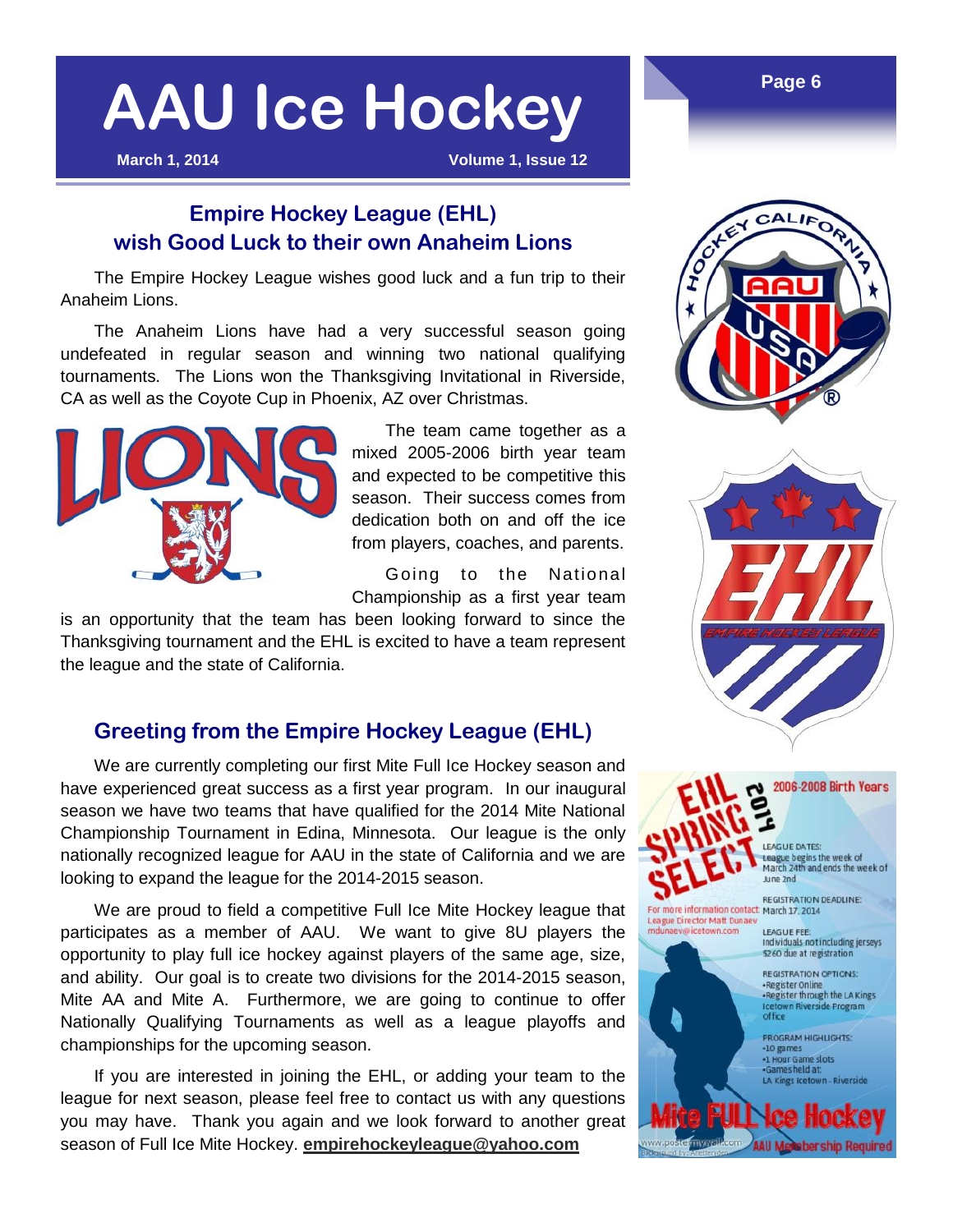### **Page 7**

# **AAU Ice Hockey**

**March 1, 2014 Volume 1, Issue 12**

### **Decker connection brings Olympic excitement back to Ogden**

By: Jon McBride

The Ogden Mustangs are proud to call The Weber County Ice Sheet home. One of the premier arenas in the Western States Hockey League. The Ice Sheet was the curling venue for the 2002 Olympic Winter Games.

The Mustangs celebrated that connection to the games last weekend during a homestand when the Seattle Totems came to town. They also celebrated a new connection to the games: USA Women's Hockey player Brianna Decker.

Although Brianna prepped at Shattuck St. Mary's and played collegiately at the University of Wisconsin, it's her little brother who's brought the Mustang connection to Sochi. Brody Decker, a speedy forward who joined the Mustangs early in the season from the NAHL's Kenai River Brown Bears, has 31 points in 20 games this season. He's second on the team in points per game. He was named the WSHL First Star of the Week last month. He's also helped his team climb to its most wins in franchise history.

But while his teammates battle for playoff positioning down the stretch, Brody is in Sochi, soaking up the Olympic experience with his sister.

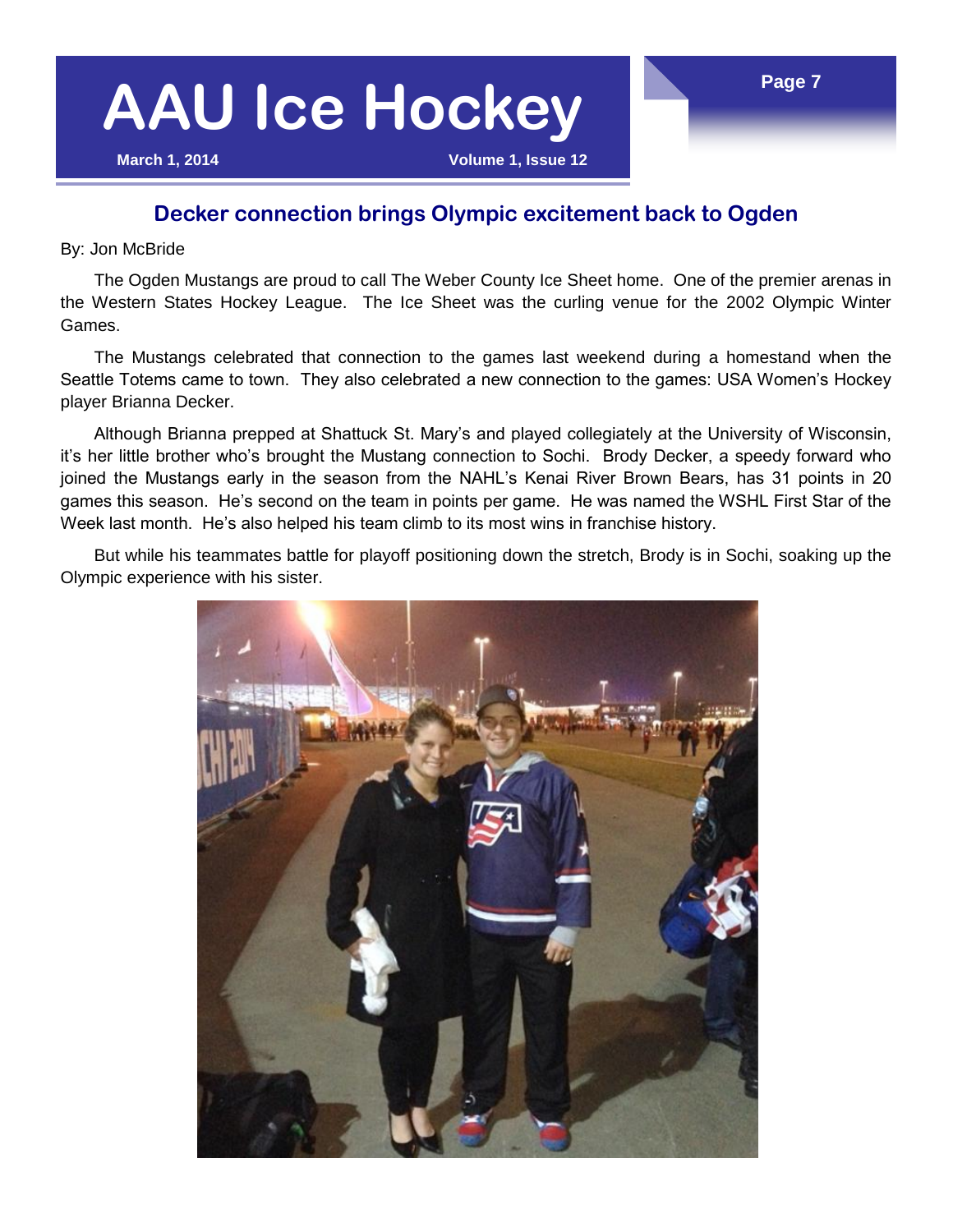**March 1, 2014 Volume 1, Issue 12**

"I'm really happy for her," Brody said. "She works out all day long and is constantly active. She has spent the past six months or so training with the team in Boston. This is a great opportunity for her and she's really excited to be there to represent her country."

To get Brody over to Sochi, the Mustangs helped do some fundraising. Ogden owner Lori Miller bought special-edition T-shirts to sell over the most recent homestand. Brianna signed them, and they were sold for \$15. Half of the money raised went to sending Brody off and the other half went to the American Cancer Society, who the Mustangs were fundraising for all weekend long.

The Mustangs raised more than \$2000 for the American Cancer Society over the weekend, thanks in part to Brianna's efforts.

On the video board for game one against Seattle, Brianna even provided a message from Sochi, with Brianna, Brody and the Decker family all decked out in Mustang gear.

#### **<http://youtu.be/pUCkUkkjlZ8>**

Brianna (22) and Brody (20) hail from Dousman, Wis. The two are very close, and have played hockey together nearly since birth. Even this year, with the two competing in different parts of the country and then different parts of the world, the siblings have stayed tight.

"We're a really close family," Brody said. "Even now, we are constantly texting and communicating with each other."

Brody is expected to rejoin the Mustangs before some key matchups with the Idaho Jr. Steelheads in the coming weeks. The Mustangs are also hoping to host Brianna and her Olympic medal at The Ice Sheet, should the Mustangs host a first-round playoff series, bringing the Olympic excitement back to The Ice Sheet and Ogden, full circle.

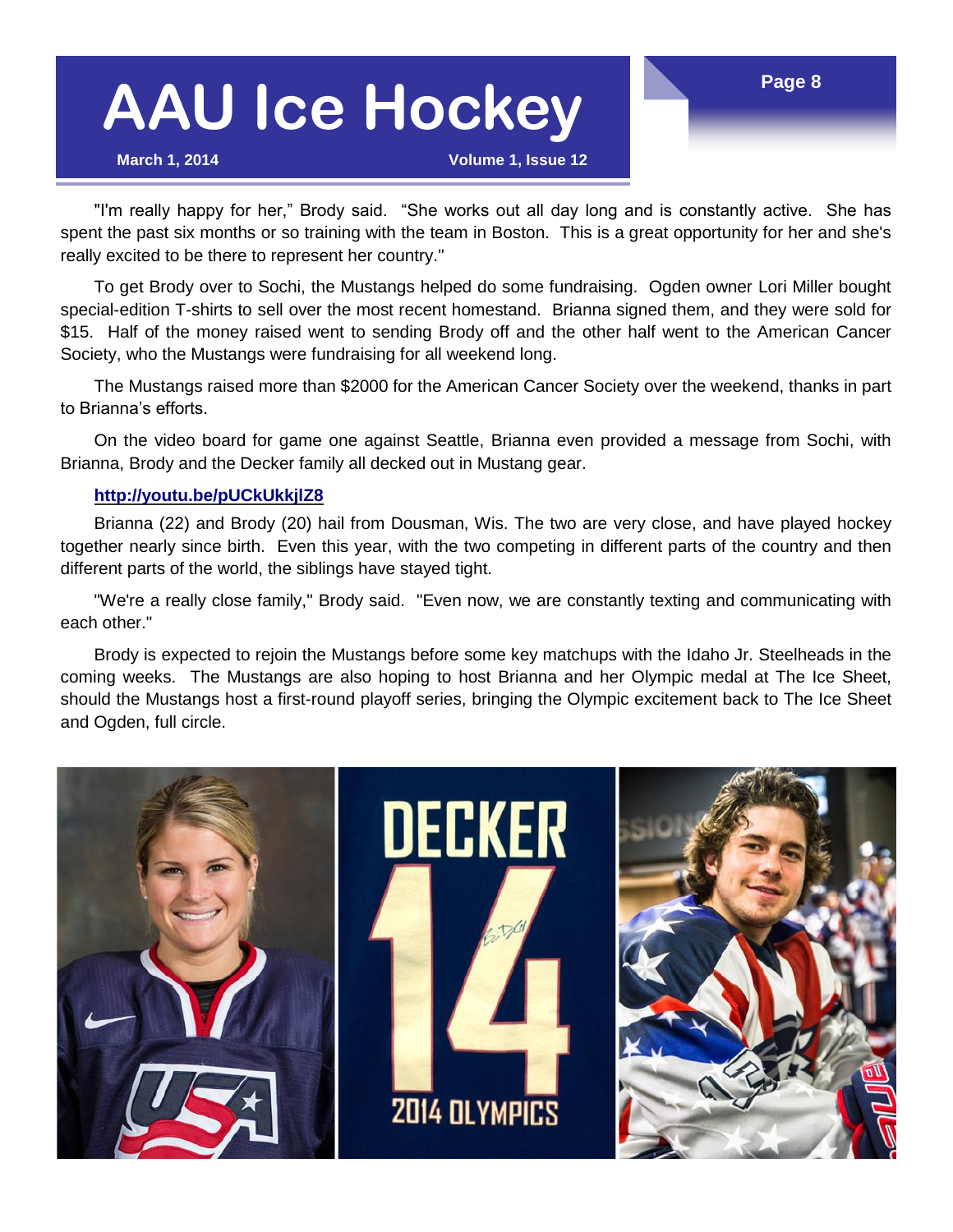**March 1, 2014 Volume 1, Issue 12**

### **COACHES: Consider Utilizing My "FIVE-SECOND-INTERVAL-FOCUS" Technique**

A fantastic method for getting players to focus on their assignment EVERY shift is to teach what I invented and refer to as five-second-interval -focus or FSIF.

Please let me explain...

We all have heard and most likely utilized the "one shift at a time" mantra in order to stress and encourage our players to remain in the proverbial competitive "moment." However, what I propose in my opening takes the aforementioned concept to an entirely new level.

In other words, instead of generically requesting that our youngsters compete "all out" for an entire 40 second or so shift, we aid them in accomplishing that very important goal by requiring them to psychologically "break-down" the shift into five-second intervals.

#### How so?

We simply consistently remind/teach them to ALWAYS be thinking/ visualizing a minimum of two-to-three three puck movements ahead. The advantages of doing so are multitude. One only has to consider the amazing career of perhaps the greatest professional ice player of all time-- Wayne Gretzky--to understand "why." Gretzky was not the biggest, strongest, fastest nor toughest man in the National Hockey League yet his production levels were off-the-charts extraordinary. He personally owns over 60 offensive-oriented records. Amazing stuff.

So how did he mange to deliver so consistently--devoid of all the superior superman-like physical attributes you would expect one would require in order to compile all that hardware? Gretzky's magic involved his innate well-exploited ability to anticipate where the biscuit was headed-- AHEAD of his competitors! And, he and his stick were virtually always in position to render an effective offensive or defensive-oriented maneuver once the play turned to him.  $800 +$  goals and a ridiculous number of helpers ( and team championships) will attest to that declaration!

Of course, we do not dare expect nor request that our young players



**Hockey Tips** *is a column written by: Paul Lubanski of Hockey Weekly* Paul's company, "Wilderness Xtreme Sports" creates dynamic new takes on traditional sporting competition-visit [www.wxsports.net](http://www.wxsports.net) for information*.*

**HockeyWeekly.com** 

### **Hockey Tips** written by: **Paul Lubanski**



#### **Page 9**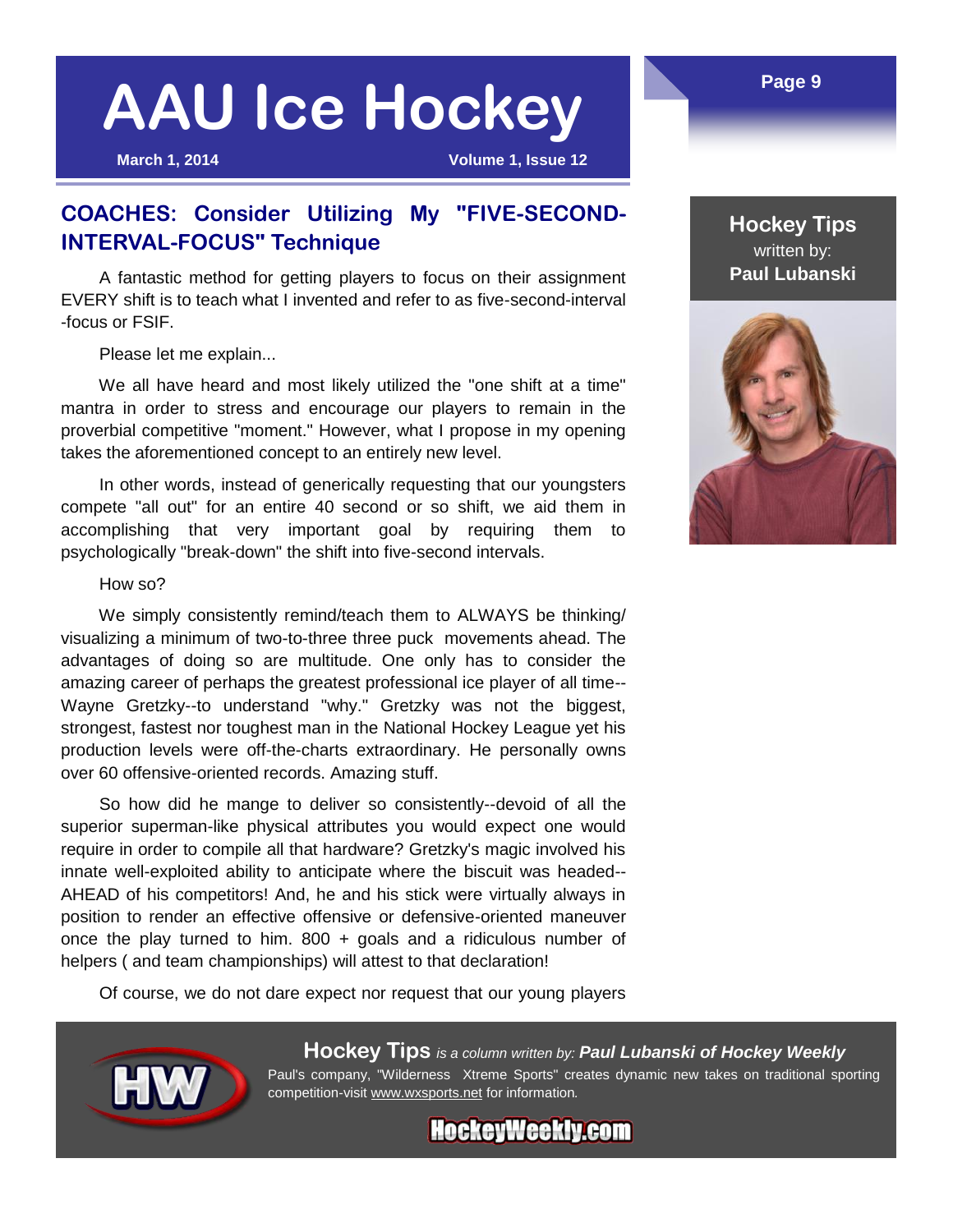**March 1, 2014 Volume 1, Issue 12**

amass numbers ala "The Great One." However, teaching them to "think" two or three passes ahead (i.e. in five-second intervals) is the first step towards grooming the next Gretzky.

So coaches, if you are not already doing so, please consider committing to introducing and consistently stressing the "FSIF" concept I carefully outline above --immediately. The benefits of resolving to do as I recommend are numerous. Not the least of which is preparing your players to move-up the competitive ladder in a much more "confident" fashion. While, at the same time, you will be erecting a stronger and more intelligent team. One that will assuredly be rewarded in the form of a higher position in the standings which always translates to more fun for you, your players and parents.



#### **BONUS TIP**

Of course, being recognized as an elite-level competitor requires mastery of the requisite ice hockey core skills that include: skating, puckhandling, shooting, stick and safe body-checking, passing, shotblocking and board-battle tenacity. Yet, even if a player can demonstrate high-proficiency in most or all of the above areas, he/she will not earn a shift on a AAA, high school, Junior, college professional squad devoid of the ability to "think-the-game." And "thinking" the game involves visualizing a minimum of two-to-three puck movements ahead in all even-strength situations. Again, this is precisely why it is critical that the average youngster be introduced to and adopt the FSIF mantra.



**Hockey Tips** *is a column written by: Paul Lubanski of Hockey Weekly* Paul's company, "Wilderness Xtreme Sports" creates dynamic new takes on traditional sporting competition-visit [www.wxsports.net](http://www.wxsports.net) for information*.*

**HockeyWeekly.com**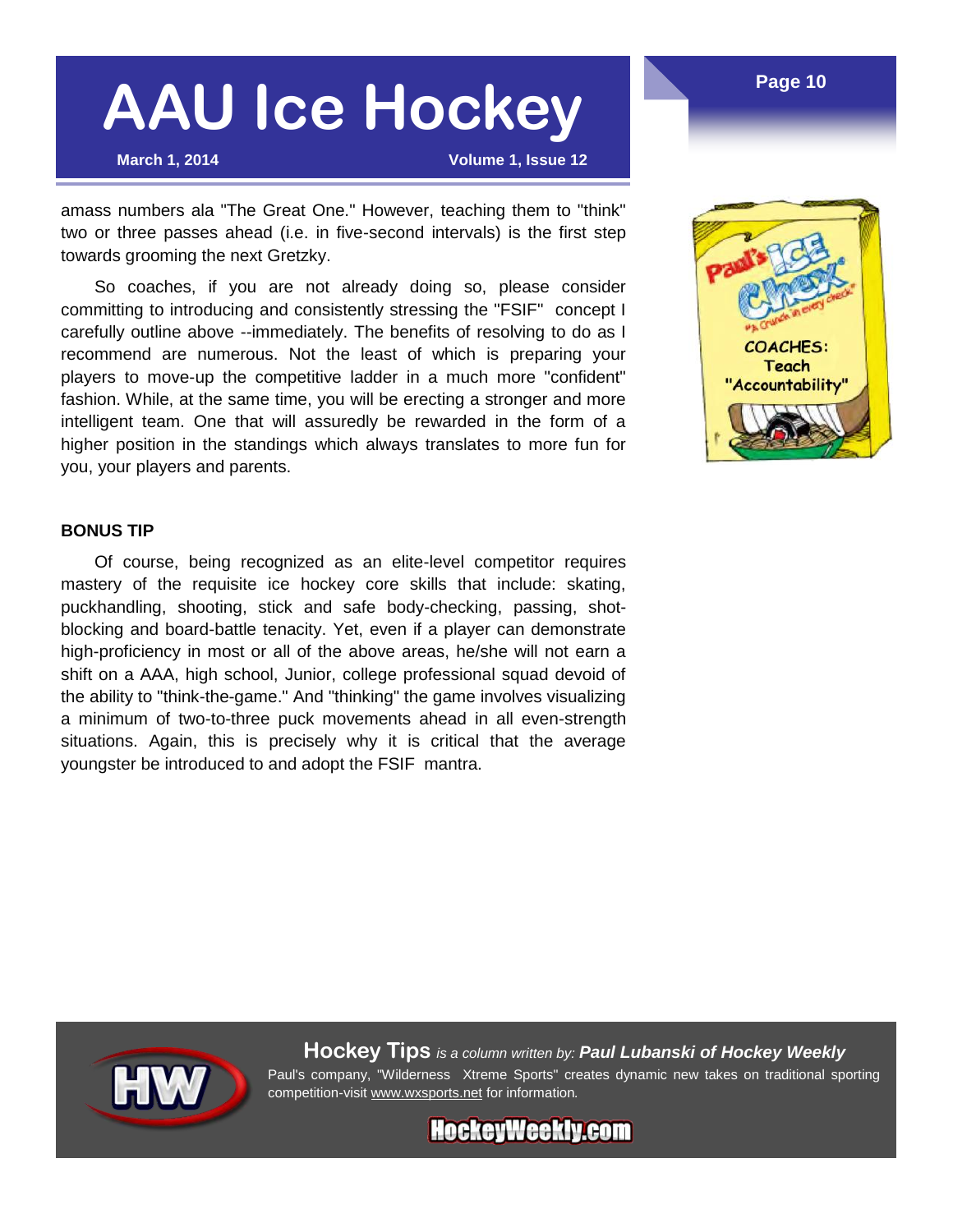**March 1, 2014 Volume 1, Issue 12**

### **AAU Mite-Squirt Leagues**

This page will continue to be updated as additional league information becomes available.

**8U Prep League [www.nsyf.org](http://www.nsyf.org)** Massachusetts. Offering opportunities at the 8U classification.

**American Revolution (ARSS) [www.americanrevolutionhockey.com](http://www.americanrevolutionhockey.com)** Louisiana, Oklahoma & Texas. Offering opportunities at the 8U through 18U classifications.

**Canadian Independent (CIHF) [www.cihfhockey.com](http://www.cihfhockey.com)** Ontario. Offering opportunities at the 6U through 18U classifications.

**Eastern Amateur (EAHA) [www.eahahockey.org](http://www.eahahockey.org)** Connecticut. Offering opportunities at the 8U through 12U classifications.

**Empire Hockey League (EHL) [www.empirehockeyleague.com](http://www.empirehockeyleague.com)** California & Nevada. Offering opportunities at the 6U through 8U classifications.

**Greater Niagara (GNAHL) [www.eteamz.com/greatniagaraamateurhockeyleague](http://www.eteamz.com/greatniagaraamateurhockeyleague)** New York. Offering opportunities at the 6U through 10U classifications.

**Hockey Colorado [www.hockeycolorado.org](http://www.hockeycolorado.org)**

Colorado & Wyoming. Offering opportunities at the 6U through 12U classifications.

**Hockey Illinois [www.aauhockeyillinois.org](http://www.aauhockeyillinois.org)** Illinois & Wisconsin. Offering opportunities at the 6U through 8U classifications.

**Michigan Amatuer (MAYHL) [www.mayhl.com](http://www.mayhl.com)** Michigan & Ohio. Offering opportunities at the 6U through 18U classifications.

**Minnesota Made [www.minnesotamadehockey.com](http://www.minnesotamadehockey.com)** Minnesota. Offering opportunities at the 8U through 12U classifications.

**New England (NEAHL) [www.neahl.org](http://www.neahl.org)** Maine, Massachusetts & New Hampshire. Offering opportunities at the 6U through 18U classifications.

**North East Hockey League**  Massachusetts, Maine, New Hampshire, Rhode Island & Vermont. Offering opportunities at the 6U through 18U classifications.

**Redline Metros (RLAC) [www.rlacmetros.com](http://www.rlacmetros.com)** Maryland, Virginia & greater Washington DC. Offering opportunities at the 6U through 18U classifications.

**Salt Lake County (SLCYHL) [www.youthhockey.slco.org](http://www.youthhockey.slco.org/)**

Utah. Offering opportunities at the 8U through 14U classifications.

**Tulsa Jr Oilers [www.tulsajroilers.com](http://www.tulsajroilers.com)** Oklahoma. Offering opportunities at the 6U through 10U classifications.